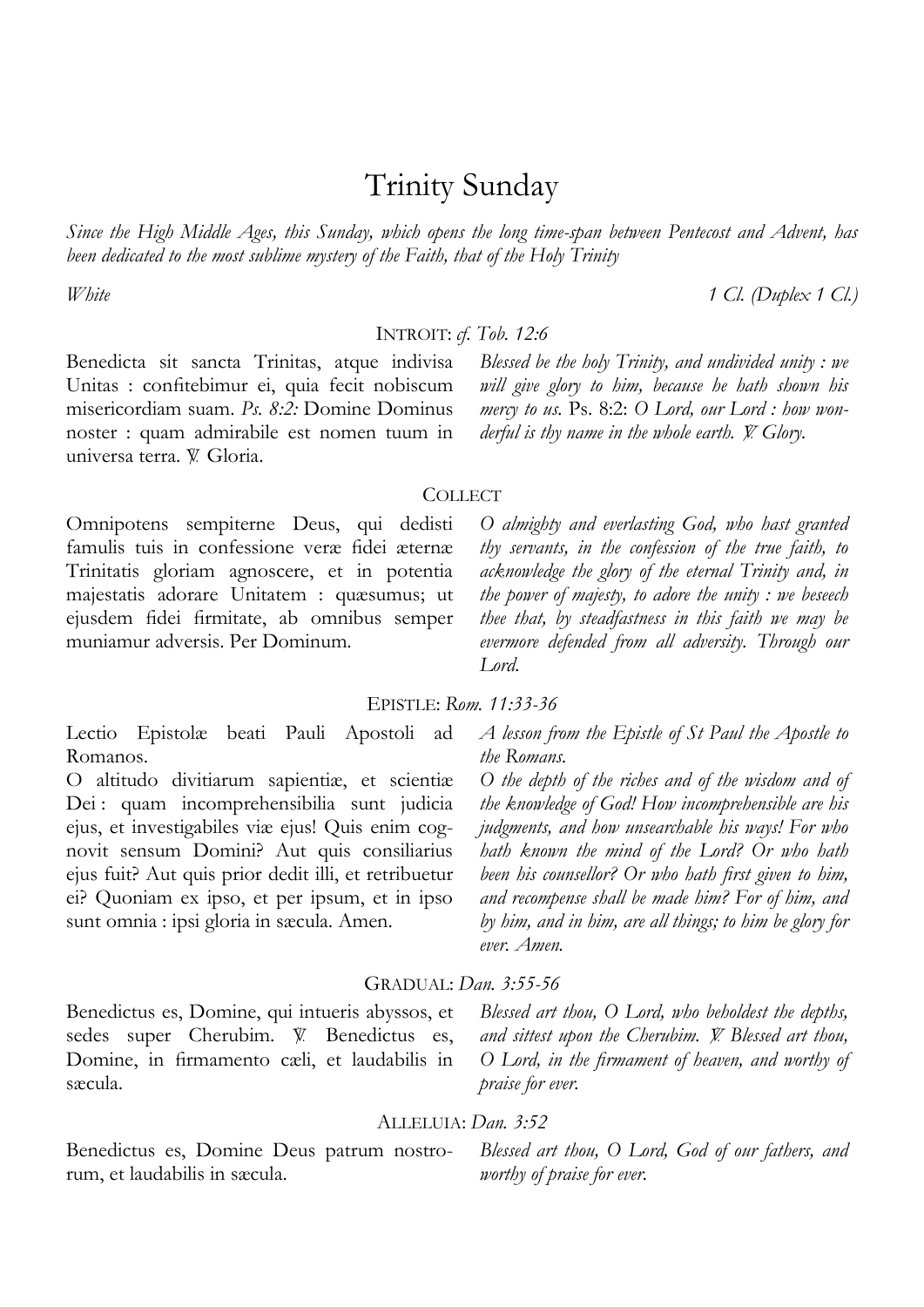- Benedicta sit beata Trinitas, Deitas æterna, pariter coæqualis gloria.
- Deus Genitor, Natus genitus, cum sacro Pneumate permanens super omne quod exstat.
- Quibus est una semper voluntas, et a se discrepat haud umquam triplicata persona.
- Nam constat Deitas una non in tres Deos divisa, quod fides fatetur, / a Christo orthodoxe edita.
- Hæc namque pellit delicta, patriam reddit serenam, qua dulcem jubilant / agmina symphoniam cælica.

Altithroni vestigia imitantur stolis candidata

- Operiunturque binas quas captant post sæcli discrimina.
- Et nos, quos illustrat gratia Dei, supera demus nostra debita.
- Quatenus caterva cælica nobis maneat post funera socia,
- Ultimoque peracto discrimine poscimus alto perfrui mox palatio,
- Quo perspicua flagrat lux accensa constanti flamma, quæ Deus est, visio nostra et salus æterna,

Angelorum quæ illustrat fortiter pectora, Ut in Christo solo sua defigant lumina.

- Hæc namque est sitis illa flagrans, qua tunc sitient animæ sanctorum et corpora
- Cum fuerint data perpetua eis pro bonis a Judice præmia.
- *Praised be the Blessed Trinity, the eternal Godhead, the equal glory.*
- *God the Father, the Son born, with the Holy Ghost, which remaineth forever above all that is.*
- *Who have always one will, and never ever, doth this threefold person disagree with itself.*
- *For it is one Godhead, not divided into three gods, which the Faith proclaimeth, / as truthfully going out from Christ.*
- *For this [Faith] banisheth sins, restores the cheerful home, / through it the hosts of heaven rejoice in sweet symphony.*
- *Those, in shining garments, who follow the footsteps of Him on the high throne,*
- *And those [on earth] wait for the two [garments of body and soul] which they receive after the perils of this life.*
- *And we, whom God's grace illuminateth, let us pay back what we owe above.*
- *So that the heavenly throng may remain our companions after death,*
- *We ask that, having passed the last peril, we may soon enjoy the high palace,*
- *Where the bright light shineth in constant flame, which is God, our vision and eternal salvation,*
- *Which always strongly illuminateth the hearts of the Angels,*
- *So that they fix their eyes on Christ alone.*
- *For this is their burning thirst, and for that shall thirst the souls and bodies of the saints,*
- *Whom are given by the judge everlasting prizes for the good they have done.*

#### GOSPEL: *Mt. 28:18-20*

Sequentia sancti Evangelii secundum Matthæum.

In illo tempore : Dixit Jesus discipulis suis : Data est mihi potestas in cælo et in terra. Euntes ergo docete omnes gentes, baptizantes eos

*Continuation of the holy Gospel according to St Matthew.* 

*At that time: Jesus said to his disciples: All power is given to me in heaven and in earth. Going, therefore, teach ye all nations, baptizing them in the name of*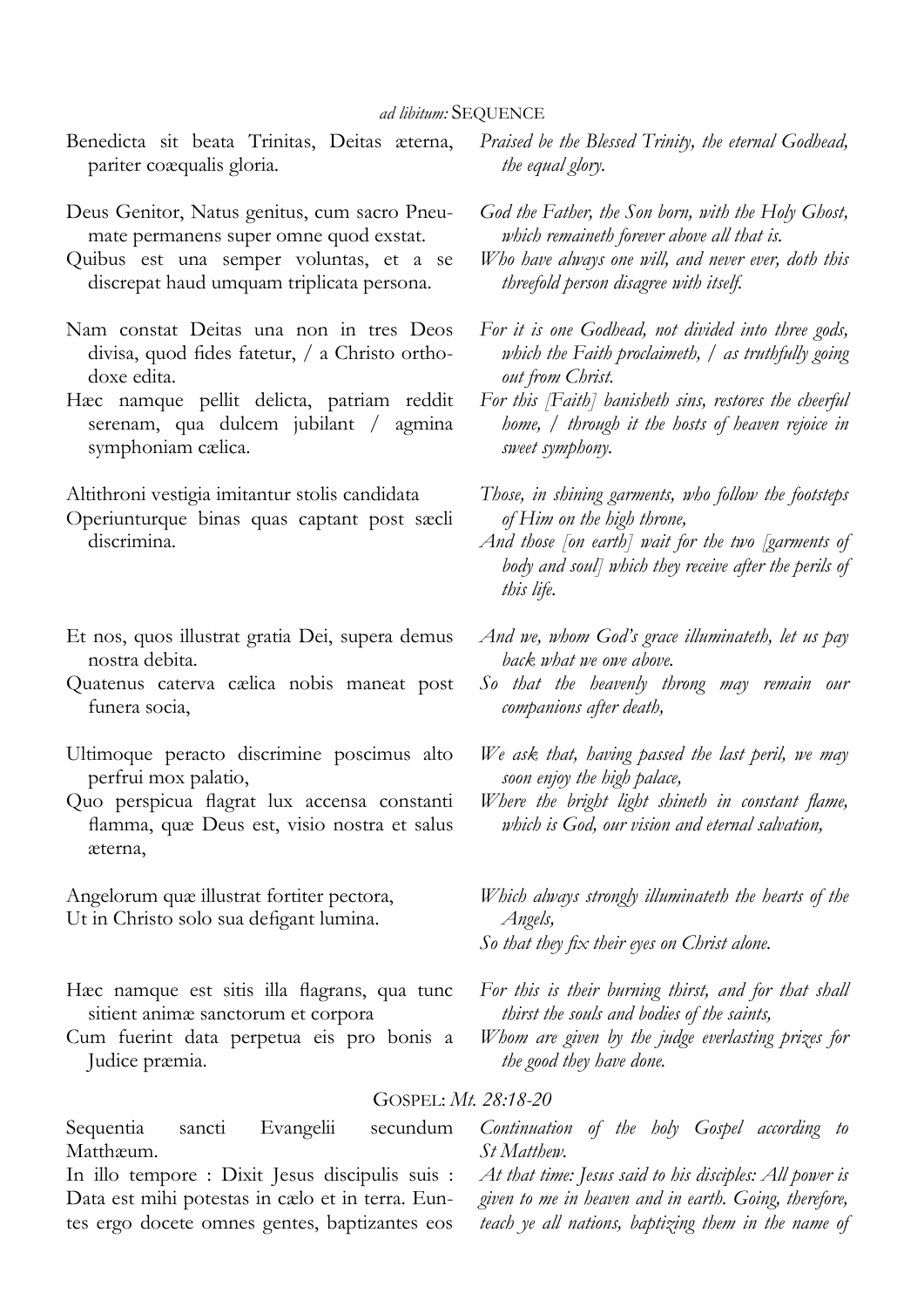in nomine Patris, et Filii, et Spiritus Sancti : docentes eos servare omnia quæcumque mandavi vobis. Et ecce ego vobiscum sum omnibus diebus, usque ad consummationem sæculi.

*the Father, and of the Son, and of the Holy Ghost; teaching them to observe all things whatsoever I have commanded you. And behold, I am with you all days, even to the consummation of the world.* 

#### OFFERTORY: *cf. Tob. 12:6, cf. Dan. 3:55*

Benedictus sit Deus Pater, unigenitusque Dei Filius, sanctus quoque Spiritus : *\**quia fecit nobiscum misericordiam suam. V. Benedicamus Patrem et Filium cum Sancto Spiritu : laudemus et superexaltemus eum in sæcula. *\**Quia fecit.  $\mathbb{V}$ . Benedictus es, qui intueris abyssos et sedes super Cherubim : et superlaudabilis et superexaltatus in sæcula. *\**Quia fecit.

*Blessed be God the Father, and the only-begotten Son of God, and also the Holy Spirit :* \**because he hath shown his mercy towards us. V. Let us bless the Father and the Son with the Holy Ghost : let us praise him and exalt him above all for ever.* \**Because he hath.*  $\breve{Y}$ . Blessed art thou, that beholdest the depth, *and sittest upon the Cherubim : and worthy to be praised and exalted above all for ever.* \**Because he hath.* 

#### **SECRET**

Sanctifica, quæsumus, Domine Deus noster, per tui sancti nominis invocationem hujus oblationis hostiam; et per eam nosmetipsos tibi perfice munus æternum. Per Dominum.

*Sanctify, we beseech thee, O Lord our God, by the invocation of thy holy name, the victim of this oblation : and through it make of us, too, an eternal offering to thee. Through our Lord.* 

#### PREFACE

### *Of the Trinity*

Vere dignum et justum est, æquum et salutare, nos tibi semper, et ubique, gratias agere : Domine sancte, Pater omnipotens, æterne Deus. Qui cum Unigenito Filio tuo, et Spiritu Sancto, unus es Deus, unus es Dominus : non in unius singularitate personæ, sed in unius Trinitate substantiæ. Quod enim de tua gloria, revelante te, credimus, hoc de Filio tuo, hoc de Spiritu Sancto, sine differentia discretionis sentimus. Ut in confessione veræ sempiternæque Deitatis, et in personis proprietas, et in essentia unitas, et in majestate adoretur æqualitas. Quam laudant Angeli, atque Archangeli, Cherubim quoque ac Seraphim : qui non cessant clamare quotidie, una voce dicentes :

*It is truly meet and just, right and availing unto salvation, that we should at all times and in all places give thanks unto thee, O holy Lord, Father almighty, everlasting God : who with thine onlybegotten Son and the Holy Ghost art one God, one Lord; not in the oneness of a single person, but in the Trinity of one substance. For that which we believe from thy revelation concerning thy glory, that same we believe of thy Son, that same of the Holy Ghost, without difference or separation. So that in confessing the true and everlasting Godhead, we shall adore distinction in persons, oneness in being, and equality in majesty; which Angels and Archangels, the Cherubim too and the Seraphim do praise; day by day they cease not to cry out, saying, as with one voice:* 

#### COMMUNION: *cf. Tob. 12:6*

Benedicimus Deum cæli, et coram omnibus viventibus confitebimur ei : quia fecit nobiscum misericordiam suam.

*We bless the God of heaven, and before all living we will praise him; because he hath shown his mercy to us.*